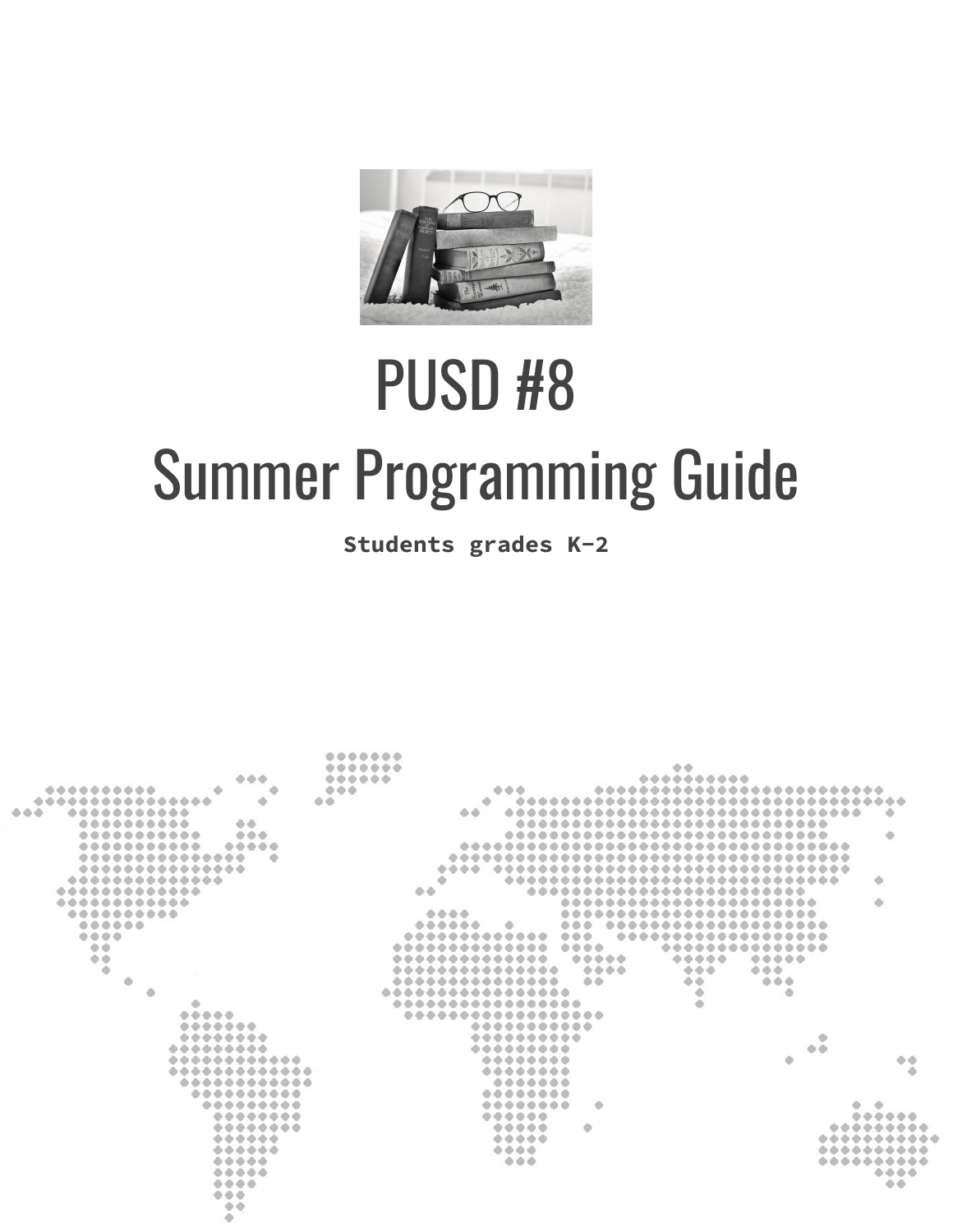#### **Lake View Primary School- Summer Programming**

Dear Parent/Guardian:

This summer we are offering a range of programs for our primary students. With the programming, a student also has access to FREE breakfast and lunch as well as transportation. In order to plan for staffing and learning experiences, we ask that you enroll in your program(s) of choice. The attached packet of information provides you information about daily routines, transportation, food service, and programming. Be aware that programs have limited seats available and some students may be placed on a waiting list. Everyday attendance is expected with each program. Take a look at the calendar to ensure the program dates work with your family's summer schedule. Unless a program states otherwise, the program will run the full 5 weeks of summer school.

Open enrollment has closed. Call Alyssa Covington at 928-608-4201 for information about open seats in each program.

Schedule:

- When: May 31, 2022 June 30, 2022 7:30 am to 12:30 pm
- Where: Lake View Primary School
- Breakfast & Lunch is served FREE of charge
	- o Breakfast 7:30 am to 7:55 am
	- o Lunch 12:00 am to 12:30 pm

# Summer School Contact Information

Assistant Principal

**Alyssa Covington**: 928-608-4201

#### Other Numbers

**Dana Bennett**, Administrative Assistant: 928-608-4202

#### Hours & Dates of Operation

Week 1 - Tuesday, May 31th - Friday, June 3rd - 7:30 am to 12:30 pm

- Week 2 Monday, June 6th Thursday, June 9th 7:30 am to 12:30 pm
- Week 3 Monday, June 13th Thursday, June 16th 7:30 am to 12:30 pm
- Week 4 Monday, June 20th Thursday, June 23rd 7:30 am to 12:30 pm
- Week 5 Monday, June 27th Thursday, June 30th 7:30 am to 12:30 pm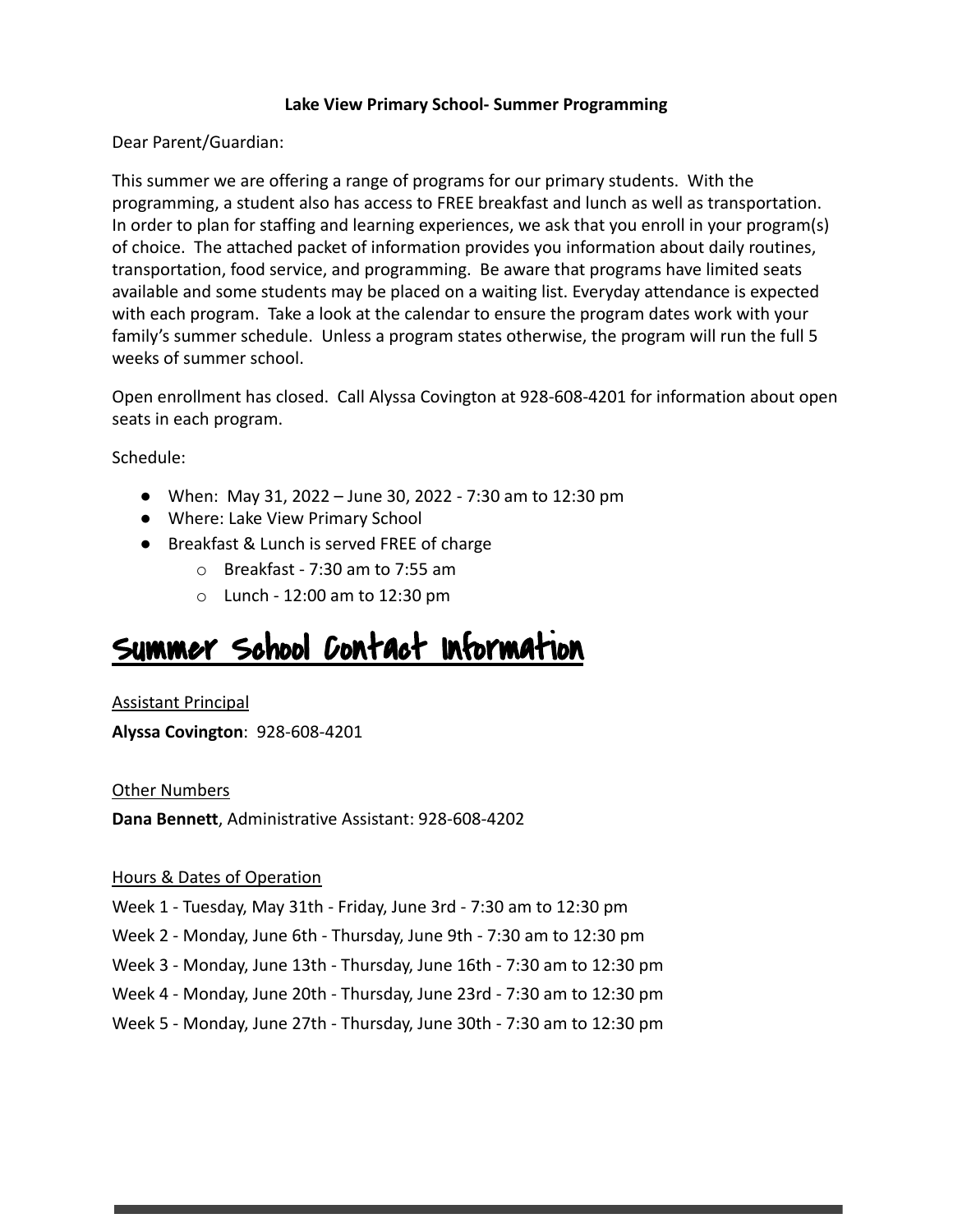## **Program Offerings**

#### VACATION ACADEMY- 5 week programs

#### **S.T.E.M. Academy (Science, Technology, Engineering, and Mathematics)**

● Students engage in hands-on learning opportunities that focus on design thinking and build STEM-based literacy through multidisciplinary, interactive experiences that foster creativity and build problem-solving skills.

#### **Reading Academy**

• The Reading Academy at Lake View Primary will focus on literacy and provide opportunities for students to engage in activities that support reading fluency, reading comprehension, writing and speaking.

#### COMMUNITY EDUCATION

- Running and Fitness camp with Wings of America
	- 2 days- June 22-23

## **Attendance Expectations and Procedures**

Attendance is expected everyday of a program. Take a look at the program calendar to ensure a good fit with your family's summer schedule. If a student enrolls in a program and doesn't show up for summer programming, the school will make efforts to contact the family. If contact is unsuccessful, the school will open the spot for a student on the waiting list to attend. Please keep contact information up-to-date with your child's school to ensure communication gets through.

## **Behavior Expectations and Procedures**

We aim for engaging learning environments during summer programming. In order to achieve this, we expect our students to come to programming ready to participate and learn. The school will utilize their established Code of Conduct in order to deliver engaging learning environments for all students. The school will also utilize their established procedures for intervening on and addressing behavior issues that do not meet the Code of Conduct.

## **Transportation Information**

The district has three (3) summer routes. Make sure to select your primary method of transportation on the application form. Use route information below to make this decision. If your transportation method needs to change, contact your school to communicate the changes. Depending on the timeliness of your communication, the request may or may not be possible.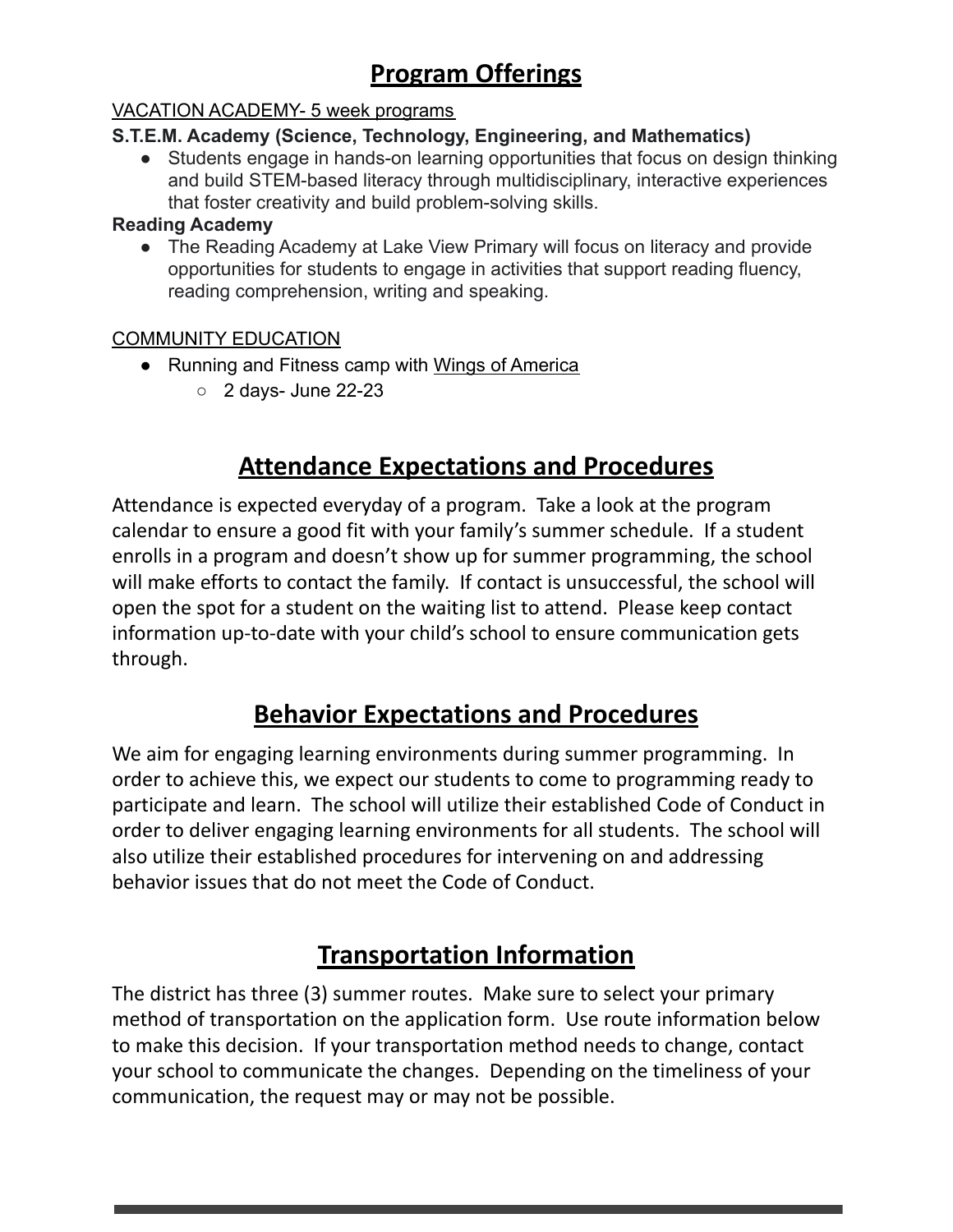## **JUNE**

| Sunday | Monday                                                                                  | Tuesday                                                     | Wednesday | Thursday | Friday           | Saturday |
|--------|-----------------------------------------------------------------------------------------|-------------------------------------------------------------|-----------|----------|------------------|----------|
|        |                                                                                         |                                                             |           |          |                  |          |
|        |                                                                                         | Vacation Academies, CT Institutes, and Summer Camps         |           |          |                  |          |
|        |                                                                                         | Basketball Clinic, grades 6-8; Let's Get Moving, grades 6-8 |           |          |                  |          |
|        |                                                                                         |                                                             |           |          |                  |          |
|        | 29 trict is Closed 30                                                                   | 31                                                          |           | 2        | 3                |          |
|        |                                                                                         |                                                             |           |          |                  |          |
|        | Vacation Academies, CT Institutes, and Enrichment Camps                                 |                                                             |           |          | <b>No School</b> |          |
|        | Basketball Clinic, grades 6-8; Let's Get Moving, grades 6-8                             |                                                             |           |          |                  |          |
|        |                                                                                         | <b>Navajo Nation Math Circles, grades 6-12</b>              |           |          |                  |          |
| 5      | 6                                                                                       |                                                             | 8         | 9        | 10               | 11       |
|        |                                                                                         |                                                             |           |          | <b>No School</b> |          |
|        | Vacation Academies, CT Institutes, and Enrichment Camps<br>Let's Get Moving, grades 6-8 |                                                             |           |          |                  |          |
|        | <b>Navajo Nation Math Circles, grades 6-12</b>                                          |                                                             |           |          |                  |          |
| 12     | 13                                                                                      | 14                                                          | 15        | 16       | 17               | 18       |
|        |                                                                                         |                                                             |           |          |                  |          |
|        | Vacation Academies, CT Institutes, and Enrichment Camps                                 |                                                             |           |          | <b>No School</b> |          |
|        | <b>Wings of America, ages 6-18</b>                                                      |                                                             |           |          |                  |          |
|        |                                                                                         |                                                             |           |          |                  |          |
| 19     | 20                                                                                      | 21                                                          | 22        | 23       | 24               | 25       |
|        |                                                                                         |                                                             |           |          |                  |          |
|        | Vacation Academies, CT Institutes, and Enrichment Camps                                 |                                                             |           |          | <b>No School</b> |          |
|        |                                                                                         |                                                             |           |          |                  |          |
|        |                                                                                         |                                                             |           |          |                  |          |
| 26     | 27                                                                                      | 28                                                          | 29        | 30       | 1-Jul            |          |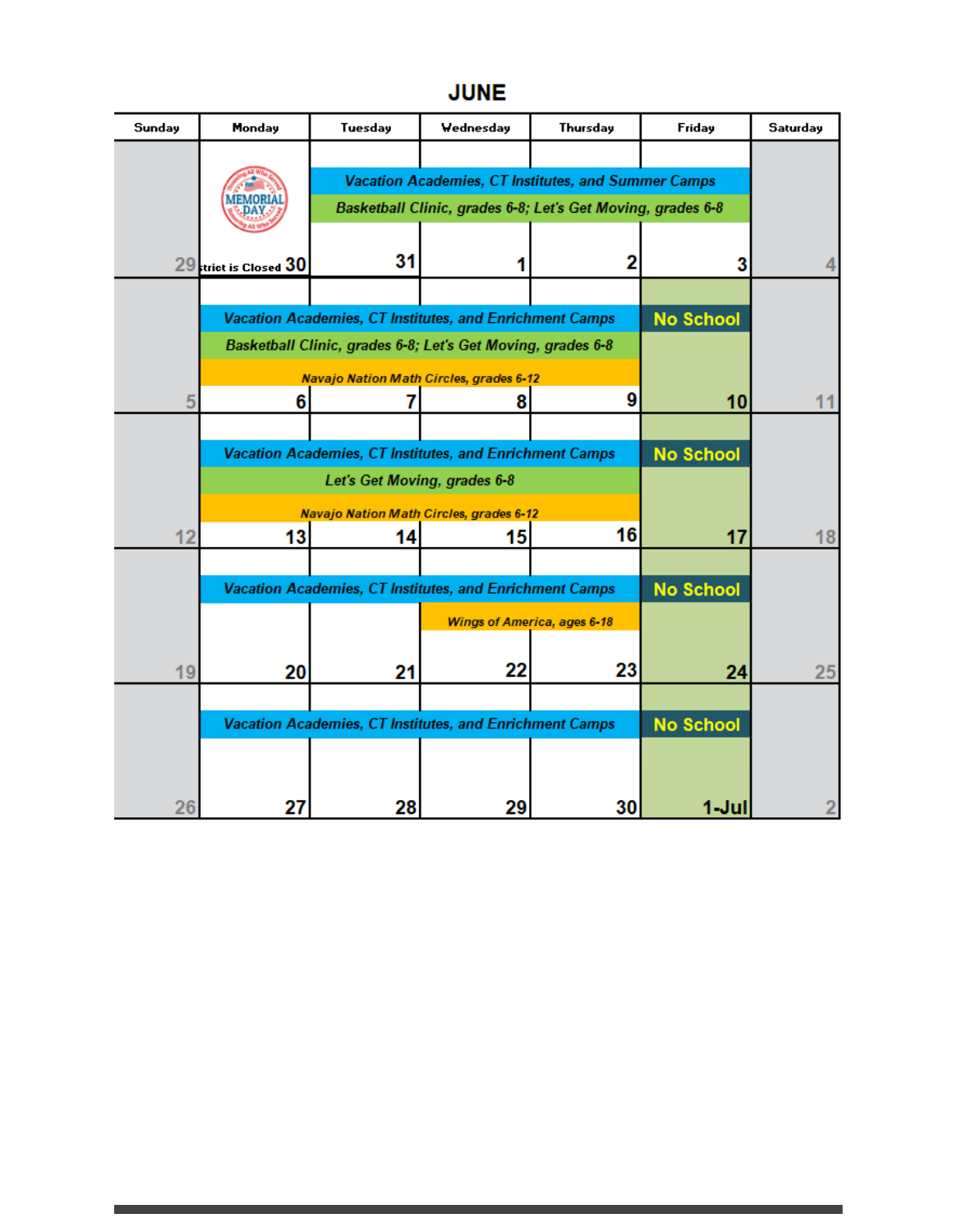#### **SUMMER SCHOOL ROUTES/TIMES**

ROUTE 17: BITTER SPRINGS/MARBLE CANYON/CEDAR RIDGE/HWY89 (ANY STOPS IN MARBLE CANYON-NAVAJO SPRINGS WILL BOARD THE BUS AT THE ENTRANCE TO BITTER SPRINGS HOUSING)

#### **Morning: begins arrival at school at 7:30am**

- Stop as needed along Highway 89 between Bitter Springs and Cedar Ridge - 6:40 am: Stop at Cedar Ridge (The Old Store pull out near MP505) (ANYONE LIVING SOUTH OF THE COPPERMINE CHAPTER HOUSE ON N20 WILL BOARD THE BUS AT MP 505 CEDAR RIDGE)

- 7:00 am: Stop at entrance to Bitter springs Housing (ANY STOPS IN MARBLE CANYON-NAVAJO SPRINGS WILL BOARD THE BUS AT THE ENTRANCE TO BITTER SPRINGS HOUSING)

- Stop as needed along Highway 89 up the Big Cut to Page

#### **Afternoon: begins departure from schools at 12:30pm**

- Stop as needed along Highway 89 towards Bitter Springs

- 1:00 pm: Stop at Bitter Springs Housing Entrance (Navajo Springs and Marble Canyon)

- Stop as needed along Highway 89 towards Cedar Ridge (The Old Store pull out near MP505)

- 1:30 pm: Stop for N20 South of the Coppermine Chapter House

#### ROUTE 10: LECHEE/VERMILLION VIEW - WHISPERING SANDS

#### APTS./Coppermine

#### **Morning: begins arrival at school at 7:30am**

- 6:30 am: Stop at MP 29.8 on N20 (Monkey Stadium)
- 6:45 am: Stop at Gloria's (Red Sand Rd)
- 6:48 am: Stop at Allison's (Canyon Trail Rd)
- 6:48 am: Stop at Tso's (Bluebird Ln)
- 6:50 am: Stop at Lechee Chapter House (Canyon View St)
- 6:55 am: Stop at Cliffview Housing Entrance (Cactus Barrel Rd)
- Stop at Black's (Windcrest St)
- 7:10 am: Stop at Ranchette's, 261 Appaloosa, and Pinto
- 7:15 am: Stop at Whispering Sands Apts.
- 7:20 am: Stop at Vermillion View Apt.

#### **Afternoon: begins departure from schools at 12:30pm**

LECHEE/VERMILLION VIEW-WHISPERING SANDS APTS. /Coppermine

- 12:40 pm: Stop at Vermillion View Apt.
- 12:45 pm: Stop at Ranchette's
- 12:47 pm: Stop at Whispering Sands Apt.
- 12:55 pm: Stop at Gloria's (Red Sand Rd)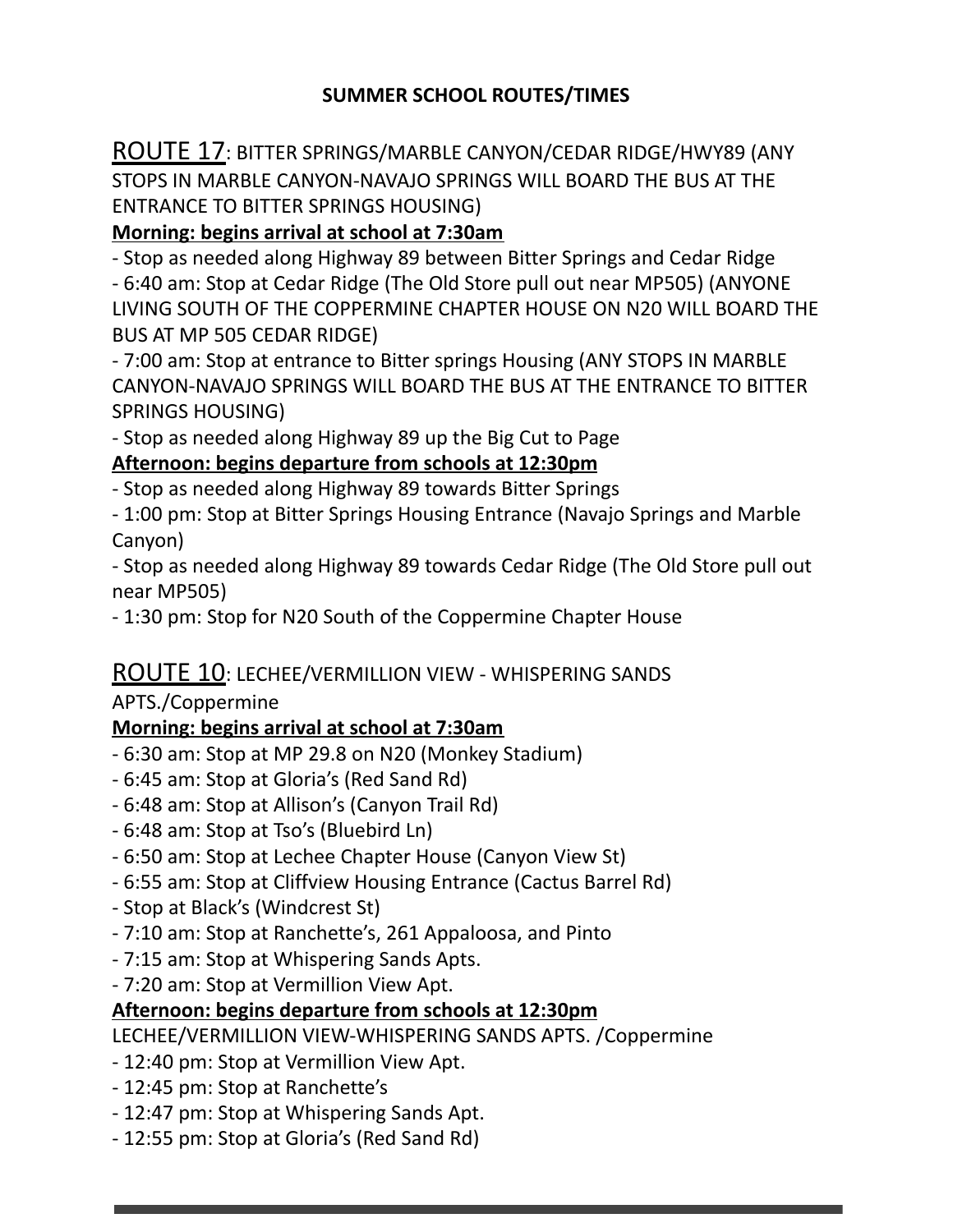- 12:56 pm: Stop at Allison's (Canyon Trail Rd)
- 12:57 pm: Stop at Tso's (Bluebird Ln)
- 12:58 pm: Stop at Lechee Chapter House (Canyon View Rd)
- 1:02 pm: Stop at Cliffview Housing Entrance (Cactus Barrel Rd)
- 1:03 pm: Stop at Black's-(Windcrest St)
- 1:17 pm: Stop at MP 29.8 on N20 (Monkey Stadium)

#### ROUTE 6: KAIBITO/INSCRIPTION HOUSE/HWY 98

#### **Morning: begins arrival at school at 7:30am**

- Stop as needed along Highway 98 towards Crossroads Store
- 6:30 am: Stop at Crossroads Store
- 6:40 am: Stop at Kaibito Market
- Stop as needed along Highway 98 towards Page

#### **Afternoon: begins departure from schools at 12:30pm**

- Stop as needed along Highway 98 to Kaibito Market
- 1:15 pm: Stop at Kaibito Market
- Stop as needed along Highway 98 to Crossroads Store
- 1:35 pm: Stop at Crossroads Store

### **IN TOWN BUS TRANSFERS**

#### **Morning transfers:**

Desert View Intermediate to Lake View Primary

● Be at DVI by 7:20 and load route 6

Page Middle School to Lake View Primary

● Be at PMS by 7:30 and load route 10

Lake View Primary to Desert View Intermediate

● Be at LVP by 7:40 and load route 17

#### **Afternoon transfers:**

Lake View Primary to Page Middle School to Desert View Intermediate

● Load route 10 at LVP, bus stops at PMS, unload at DVI

Desert View Intermediate to Page Middle School to Lake View Primary

● Load route 17 at DVI, bus stops at PMS, unload at LVP